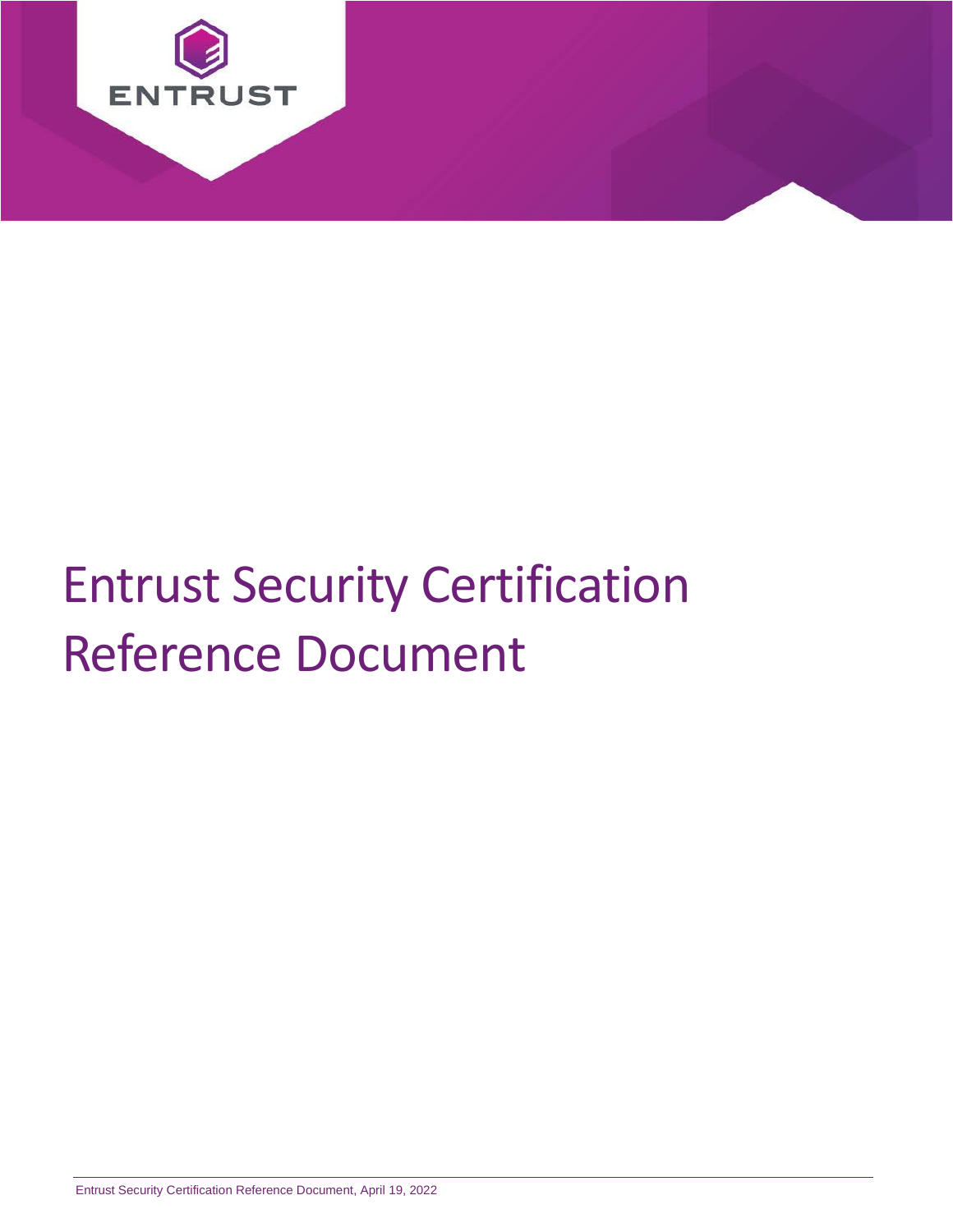**Version: 2.4**

**Date: April 19, 2022**

Copyright © 2022 Entrust. All rights reserved.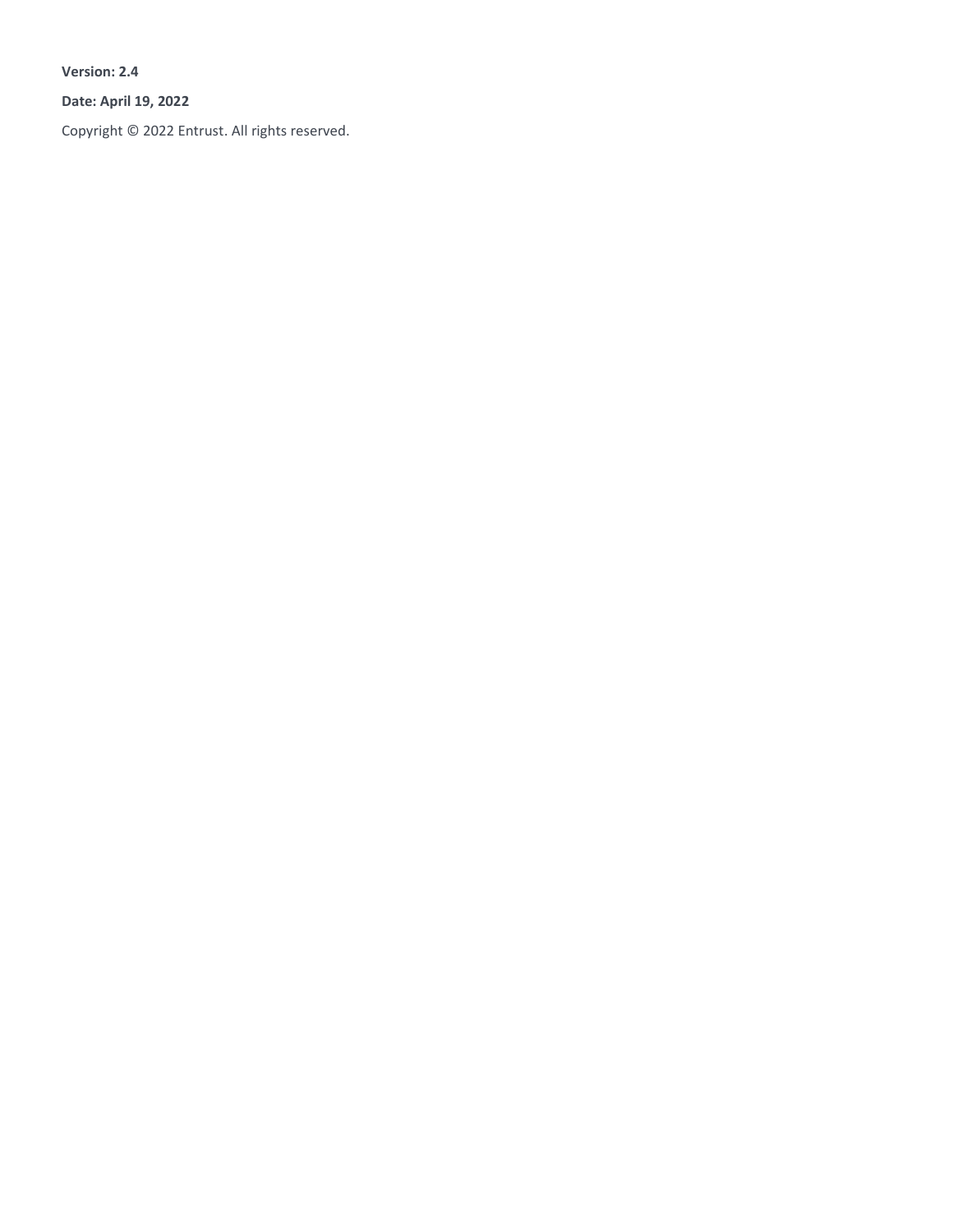### **Contents**

| $2^{\circ}$ |                                                                             |  |
|-------------|-----------------------------------------------------------------------------|--|
|             |                                                                             |  |
|             |                                                                             |  |
|             |                                                                             |  |
|             |                                                                             |  |
| 3.          |                                                                             |  |
| 4           |                                                                             |  |
|             |                                                                             |  |
|             |                                                                             |  |
|             | 4.3 nShield Edge, MiniHSM and Time Stamp Master Clock FIPS Certification 11 |  |
|             |                                                                             |  |
| 5.          |                                                                             |  |
| 6           |                                                                             |  |
|             |                                                                             |  |
|             |                                                                             |  |
|             | 6.3 Spanish Centro Criptológico Nacional (CCN) qualification ENS-Alto 14    |  |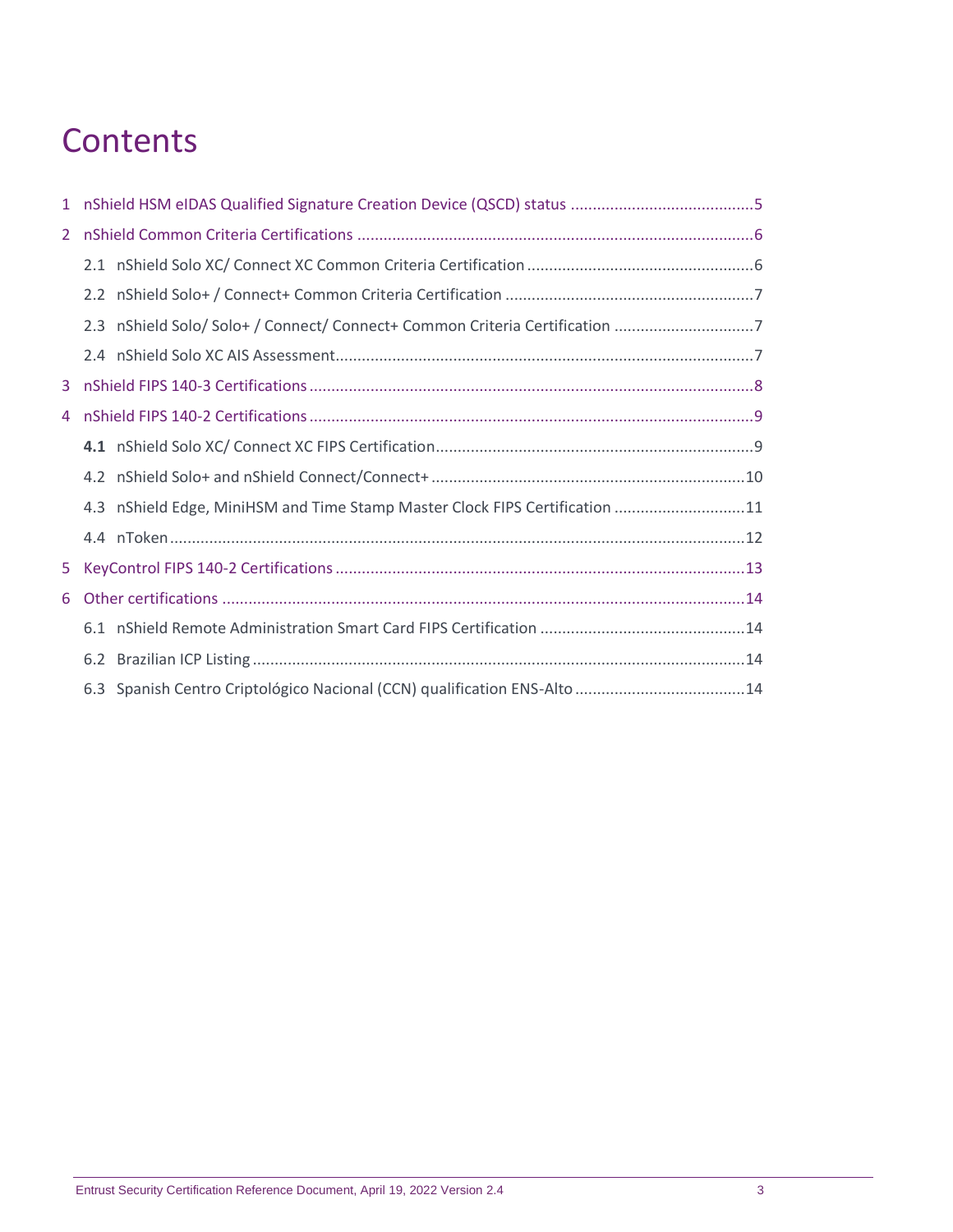## Product Certifications

This document contains reference information about Entrust nShield hardware security module and other products detailing product security certifications, including FIPS 140-3, FIPS 140-2, Common Criteria and others.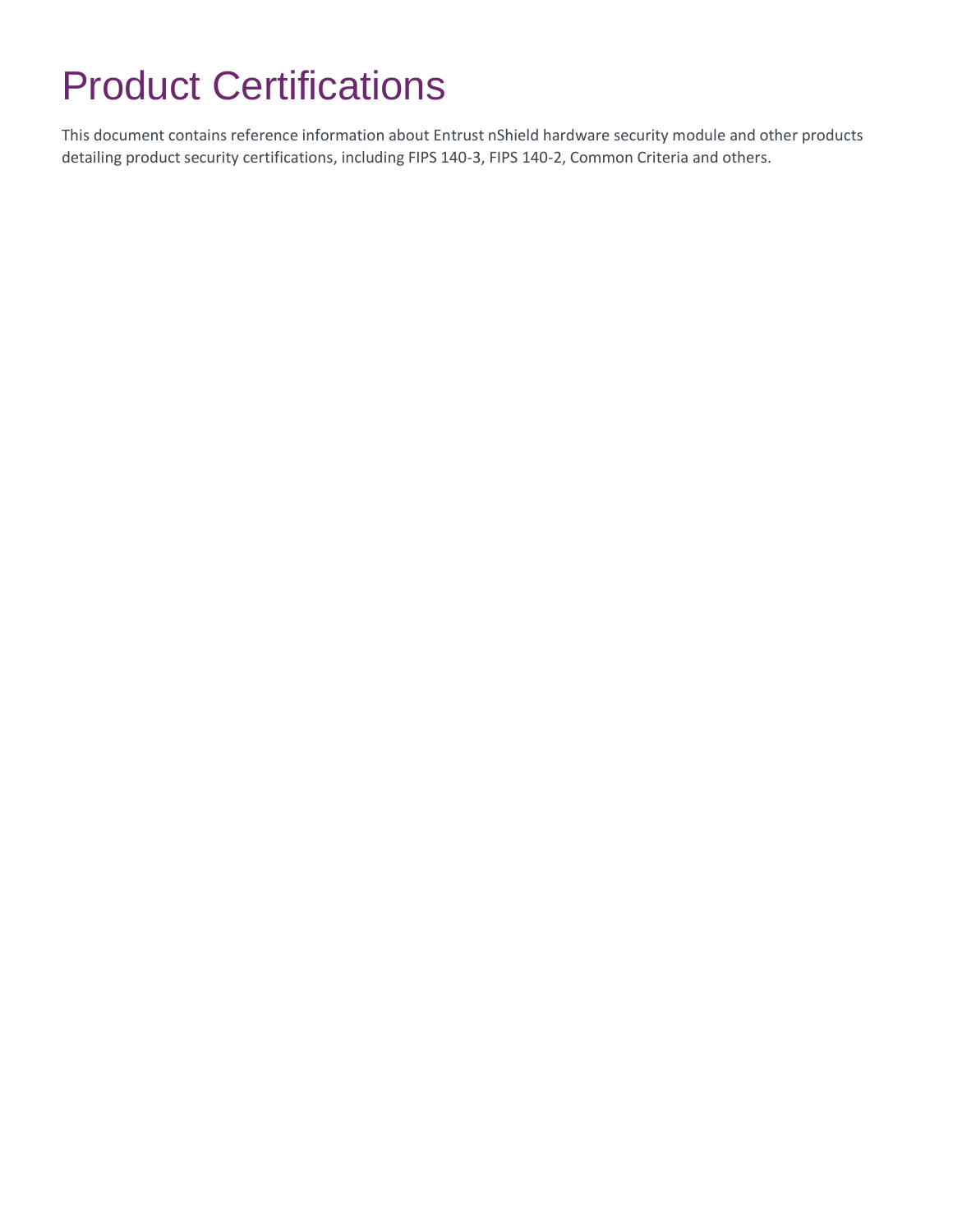### <span id="page-4-0"></span>1 nShield HSM eIDAS Qualified Signature Creation Device (QSCD) status

| <b>Module name</b>                                                                                                      | <b>Firmware</b><br>version | <b>Certification</b>                                           | <b>Validation</b><br>date | <b>Website</b><br>publication                                                        |
|-------------------------------------------------------------------------------------------------------------------------|----------------------------|----------------------------------------------------------------|---------------------------|--------------------------------------------------------------------------------------|
| nShield Solo XC / Connect XC                                                                                            | 12.60.15                   | Qualified<br>Signature/Seal<br><b>Creation Device</b>          | March 17<br>2021          | <b>EU QSCD list</b><br>Enter name as<br>nShield, then<br>navigate to<br>Netherlands. |
| nShield Solo XC / Connect XC                                                                                            | 12.50.7                    | Qualified<br>Signature/Seal<br><b>Creation Device</b>          | November<br>19 2019       | <b>EU QSCD list</b><br>Enter name as<br>nShield, then<br>navigate to<br>Netherlands. |
| nShield Connect 500+<br>nShield Connect 1500+<br>nShield Connect 6000+                                                  | 11.72.03                   | Qualified<br>Signature/Seal<br><b>Creation Device</b>          | November<br>28 2019       | <b>EU QSCD list</b><br>Enter name as<br>nShield, then<br>navigate to Italy.          |
| nShield Solo F3 500+<br>nShield Solo F3 6000+<br>nShield Connect 500+<br>nShield Connect 1500+<br>nShield Connect 6000+ | 11.72.02                   | Secure Signature<br>Creation Device -<br>transitional measures | April 6 2016              | <b>EU QSCD list</b><br>Enter name as<br>nShield, then<br>navigate to Italy.          |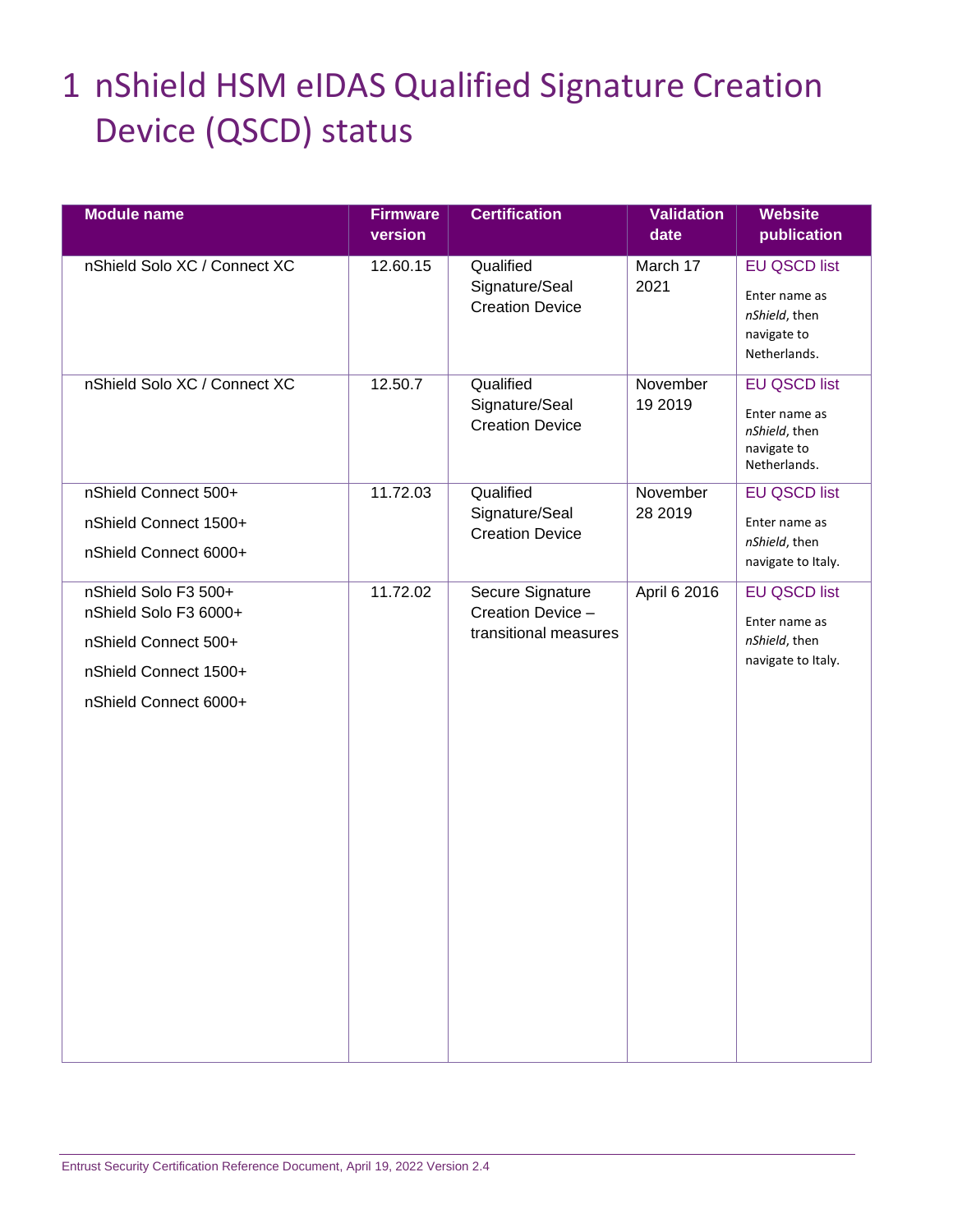### <span id="page-5-0"></span>2 nShield Common Criteria Certifications

#### <span id="page-5-1"></span>2.1 nShield Solo XC/ Connect XC Common Criteria Certification

| <b>Module name</b>                                          | <b>Firmware</b><br>version | <b>Certification</b>                                                                                                                                                                                                                                                       | <b>Validation date</b> | <b>Website</b><br>publication                                                                       |
|-------------------------------------------------------------|----------------------------|----------------------------------------------------------------------------------------------------------------------------------------------------------------------------------------------------------------------------------------------------------------------------|------------------------|-----------------------------------------------------------------------------------------------------|
| <b>Entrust Signature Activation</b><br>Module (Entrust SAM) | version 1.0.3              | Evaluation - EAL4<br>augmented with<br>AVA VAN.5 and<br>ALC FLR.2 claiming<br>conformance to<br>the Trustworthy<br><b>Systems Supporting</b><br>Server Signing Part<br>2: Protection Profile<br>for QSCD for Server<br><b>Signing Protection</b><br>Profile, version 0.16. | December 14 2021       | Certification to<br>be advised.<br>Evaluation<br>completion<br>document<br>available on<br>request. |
| nShield Solo XC / Connect XC                                | 12.60.15                   | Common Criteria<br>certified<br>EAL4 + AVA_VAN.5<br>and ALC_FLR.2<br>(compliant to<br><b>Protection Profile EN</b><br>419 221-5<br>Cryptographic Module<br>for Trust Services)<br>This certification<br>includes AIS 31.                                                   | March 17 2021          | <b>CC</b> listing                                                                                   |
| nShield Solo XC / Connect XC                                | 12.50.7                    | Common Criteria<br>certified<br>EAL4 + AVA_VAN.5<br>and ALC_FLR.2<br>(compliant to<br><b>Protection Profile EN</b><br>419 221-5<br>Cryptographic Module<br>for Trust Services)<br>This certification<br>includes AIS 31.                                                   | November 18 2019       | <b>CC</b> listing                                                                                   |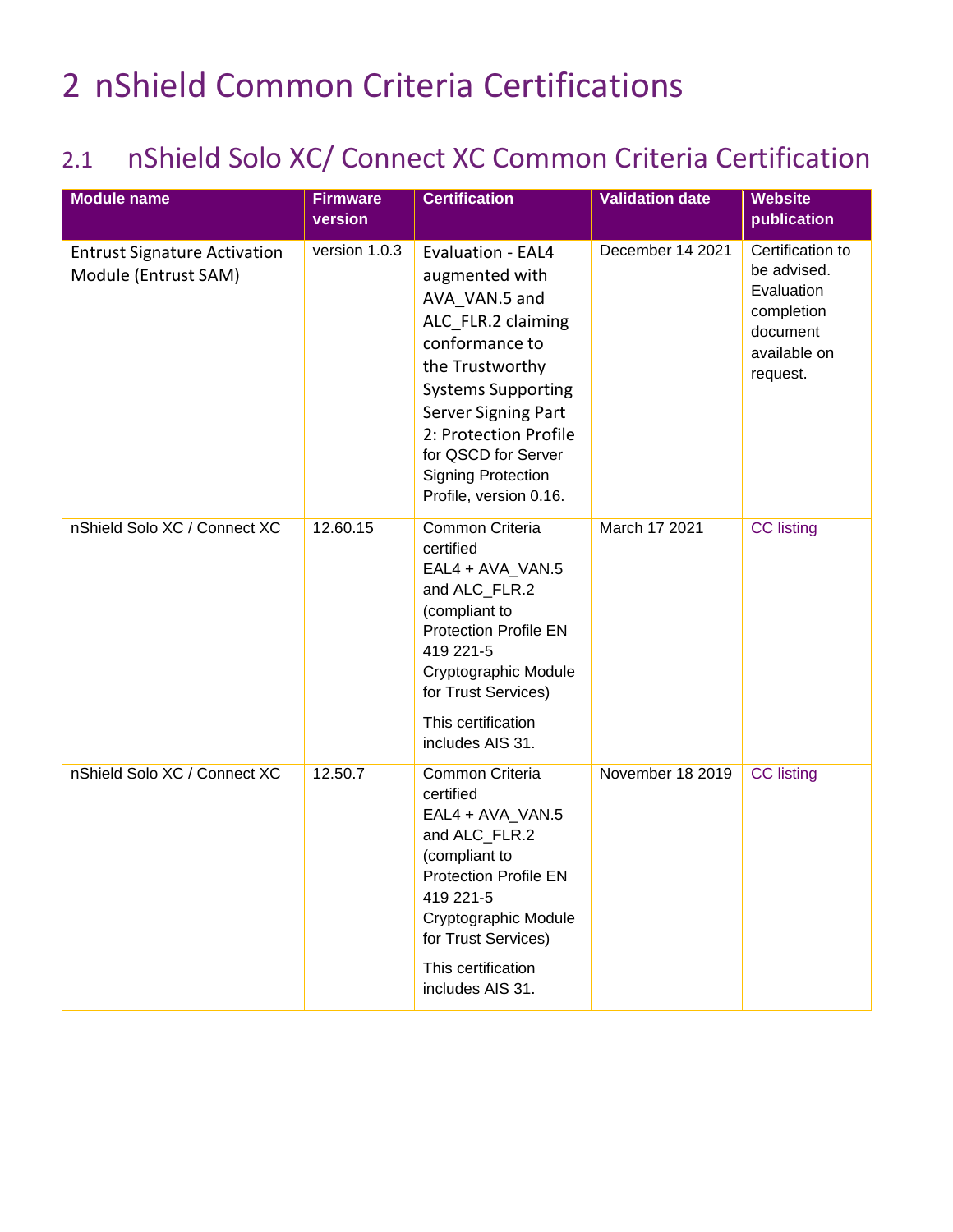#### <span id="page-6-0"></span>2.2 nShield Solo+ / Connect+ Common Criteria Certification

| Module name                                                                                                             | <b>Firmware</b><br>version | <b>Certification</b>                                  | <b>Validation date</b> | <b>Website</b><br>publication |
|-------------------------------------------------------------------------------------------------------------------------|----------------------------|-------------------------------------------------------|------------------------|-------------------------------|
| nShield Solo F3 500+<br>nShield Solo F3 6000+<br>nShield Connect 500+<br>nShield Connect 1500+<br>nShield Connect 6000+ | 11.72.03                   | Common<br>Criteria certified<br>$EAL4 +$<br>AVA VAN.5 | September 17 2019      | <b>CC</b> listing             |

### <span id="page-6-1"></span>2.3 nShield Solo/ Solo+ / Connect/ Connect+ Common Criteria **Certification**

| <b>Module Name</b>                                                                                                                                       | <b>Firmware version</b> | <b>Certification</b>                                     | <b>Validation</b><br>date | <b>Website</b><br>publication |
|----------------------------------------------------------------------------------------------------------------------------------------------------------|-------------------------|----------------------------------------------------------|---------------------------|-------------------------------|
| nShield Solo F3 500e<br>nShield Solo F3 500+<br>nShield Solo F3 6000e<br>nShield Solo F3 6000+<br>nShield Connect 500/500+<br>nShield Connect 1500/1500+ | 11.72.02                | Common<br>Criteria<br>certified<br>$EAL4 +$<br>AVA VAN.5 | October 03<br>2016        | <b>CC</b> listing             |
| nShield Connect 6000/6000+                                                                                                                               |                         |                                                          |                           |                               |

#### <span id="page-6-2"></span>2.4 nShield Solo XC AIS Assessment

| <b>Module name</b>           | <b>Firmware version</b> | <b>Certification</b>                                               | <b>Validation</b><br>date | <b>Website</b><br>publication |
|------------------------------|-------------------------|--------------------------------------------------------------------|---------------------------|-------------------------------|
| nShield Solo XC / Connect XC | 12.60.15                | <b>AIS 31</b><br>certification as<br>part of<br>Common<br>Criteria | March 17<br>2021          | <b>CC</b> listing             |
| nShield Solo XC / Connect XC | 12.50.7                 | <b>AIS 31</b><br>certification as<br>part of<br>Common<br>Criteria | November 18<br>2019       | <b>CC</b> listing             |
| Solo XC                      | 3.3.25<br>3.3.33        | <b>AIS 31</b><br>assessment                                        | N/A                       | N/A                           |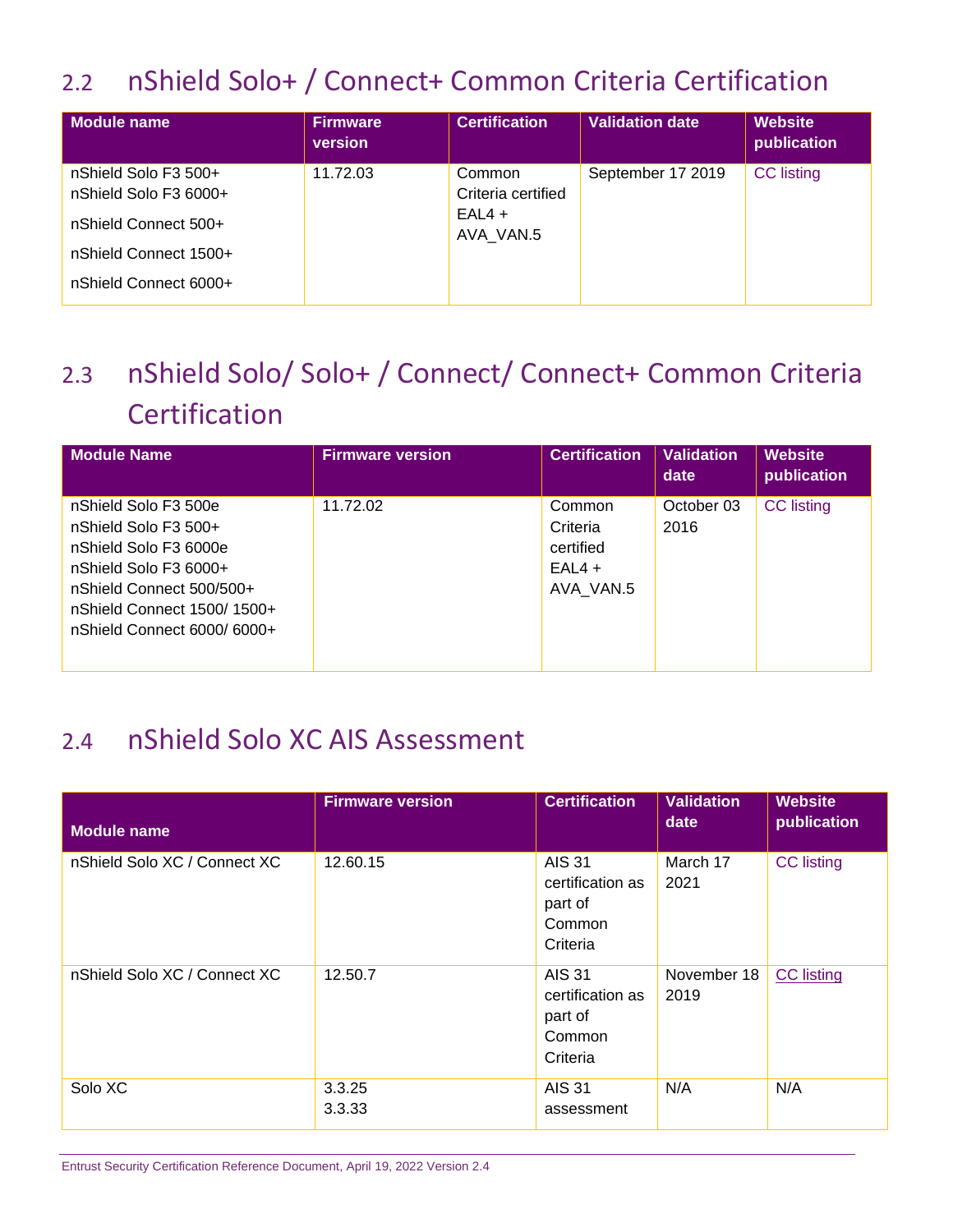### <span id="page-7-0"></span>3 nShield FIPS 140-3 Certifications

| Module name                                       | <b>Firmware</b><br>version | <b>Certification</b> | Validation date              | <b>Website</b><br>publication |
|---------------------------------------------------|----------------------------|----------------------|------------------------------|-------------------------------|
| nShield 5s,                                       | 13.2.2                     | <b>FIPS 140-2</b>    | Modules In Process           | <b>Review</b>                 |
| nShield 5s for nShield 5c and for<br>nShield HSMi |                            | Level 3              | List (added April 8<br>2022) | Pending                       |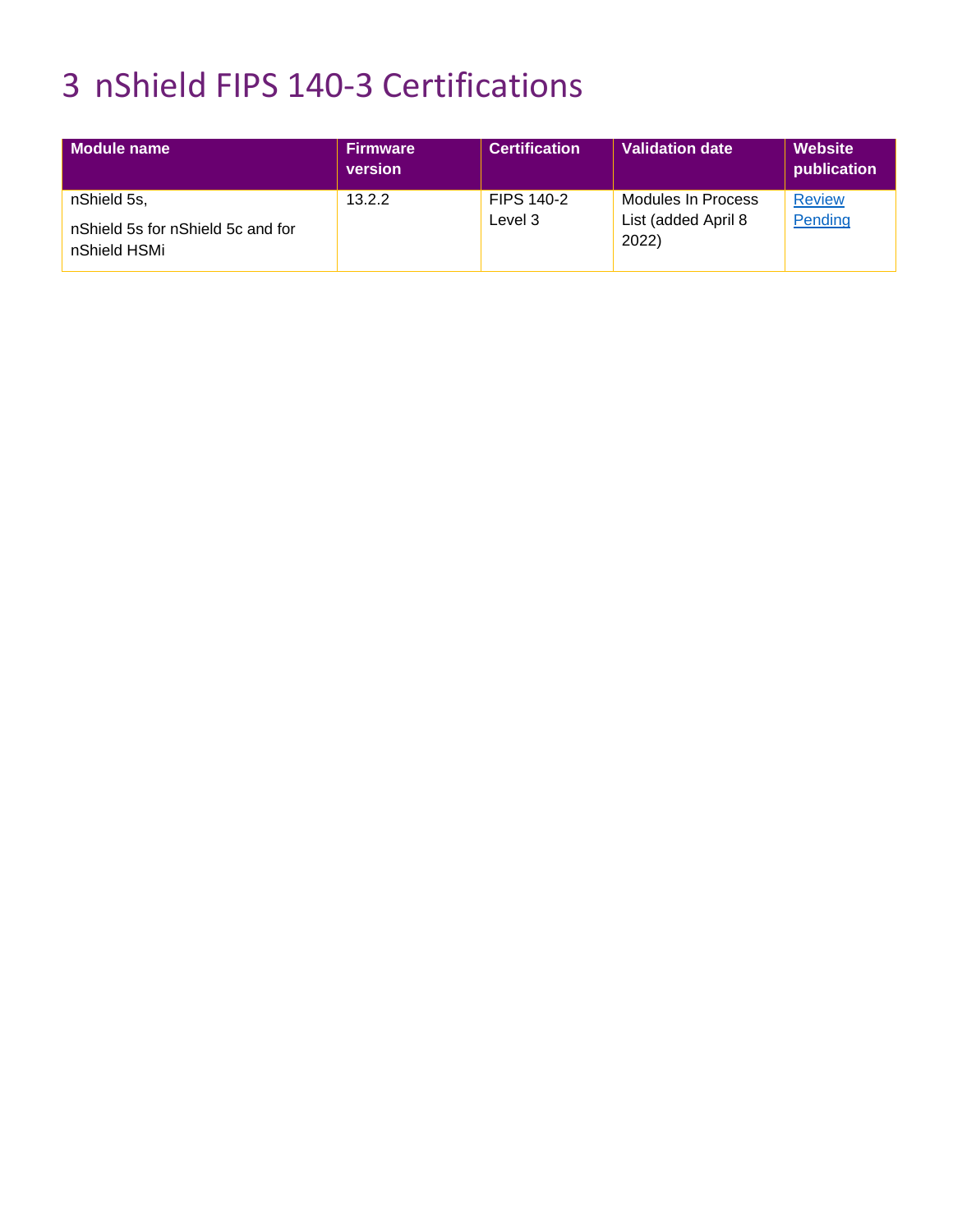### <span id="page-8-0"></span>4 nShield FIPS 140-2 Certifications

#### <span id="page-8-1"></span>**4.1** nShield Solo XC/ Connect XC FIPS Certification

| <b>Module name</b>                                                                           | <b>Firmware</b><br>version | <b>Certification</b>                    | <b>Validation date</b>                              | <b>Website</b><br>publication |
|----------------------------------------------------------------------------------------------|----------------------------|-----------------------------------------|-----------------------------------------------------|-------------------------------|
| nShield Solo XC F3 & nShield Solo<br>XC F3 for nShield Connect XC and<br>for nShield HSMi    | 12.72.0                    | <b>FIPS 140-2</b><br>Level 3            | <b>Modules In Process</b><br>List                   | <b>Review</b><br>Pending      |
| nShield Solo XC F3 & nShield Solo<br>XC F3 for nShield Connect XC and<br>for nShield HSMi    | 12.72.0                    | <b>FIPS 140-2</b><br>Level <sub>2</sub> | <b>Modules In Process</b><br>List                   | <b>Review</b><br>Pending      |
| nShield Solo XC F2,                                                                          | 12.72.0                    | <b>FIPS 140-2</b><br>Level <sub>2</sub> | <b>Modules In Process</b><br>List                   | <b>Review</b><br>Pending      |
| nShield Solo XC F2                                                                           | 12.50.11                   | <b>FIPS 140-2</b><br>Level <sub>2</sub> | December 10 2020                                    | Certificate<br>#3765          |
| nShield Solo XC F3 and nShield Solo<br>XC F3 for nShield Connect XC,<br>nShield Issuance HSM | 12.50.11                   | <b>FIPS 140-2</b><br>Level 3            | December 9 2020                                     | Certificate<br>#3760          |
| nShield Solo XC F3 and nShield Solo<br>XC F3 for nShield Connect XC.<br>nShield Issuance HSM | 12.50.11                   | <b>FIPS 140-2</b><br>Level <sub>2</sub> | December 10 2020                                    | Certificate<br>#3766          |
| nShield Solo XC F2                                                                           | 3.3.21<br>3.4.1<br>3.4.2   | <b>FIPS 140-2</b><br>Level <sub>2</sub> | October 10 2017<br>November 07 2017<br>July 18 2018 | Certificate<br>#3040          |
| nShield Solo XC F3<br>nShield Solo XC F3 for nShield<br>Connect XC                           | 3.3.21<br>3.4.1<br>3.4.2   | <b>FIPS 140-2</b><br>Level <sub>2</sub> | October 03 2017<br>November 07 2017<br>July 18 2018 | Certificate<br>#3035          |
| nShield Solo XC F3<br>nShield Solo XC F3 for nShield<br>Connect XC                           | 3.3.21<br>3.4.1<br>3.4.2   | <b>FIPS 140-2</b><br>Level 3            | June 23 2017<br>November 07 2017<br>August 07 2018  | Certificate<br>#2941          |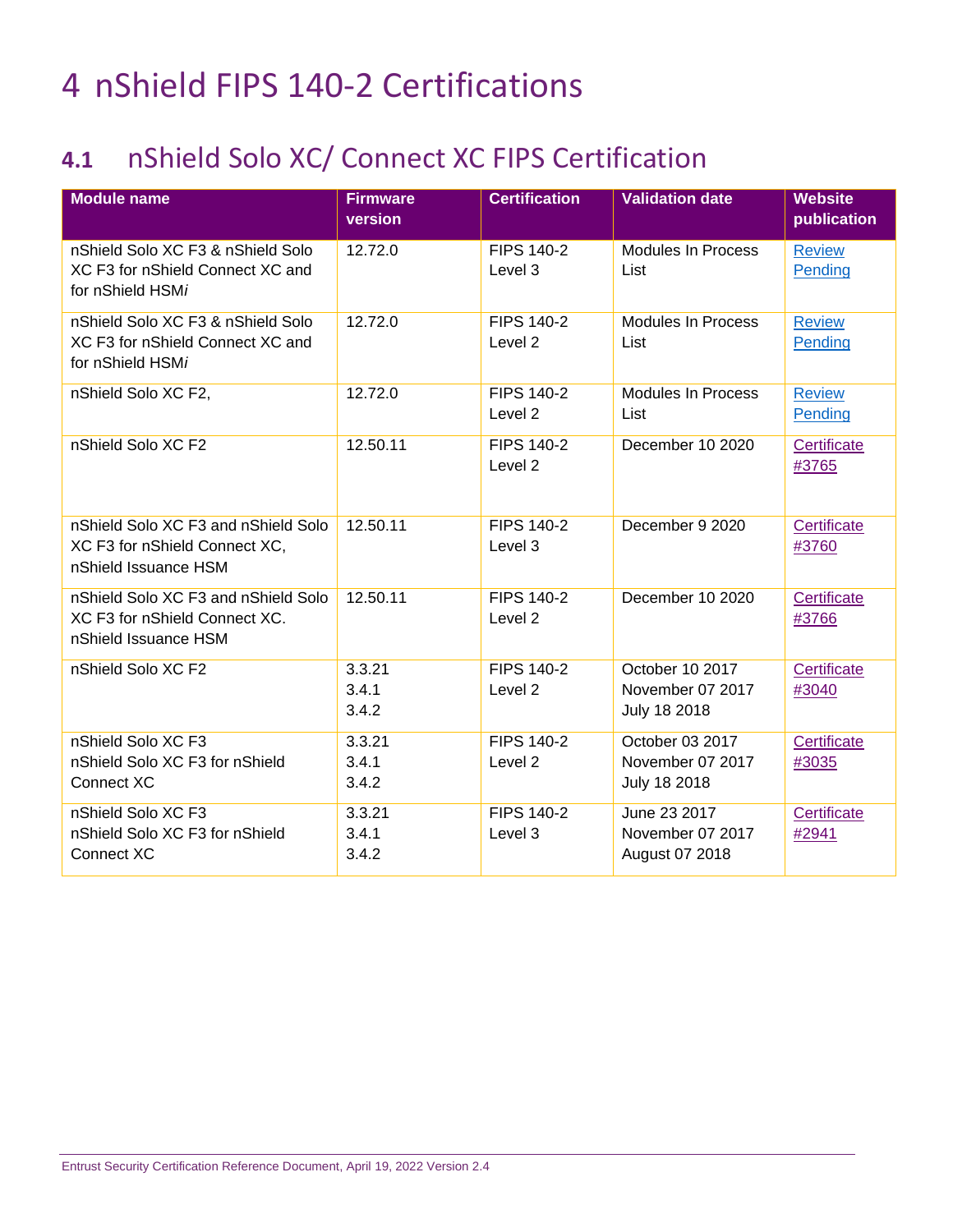#### <span id="page-9-0"></span>4.2 nShield Solo+ and nShield Connect/Connect+

| <b>Module name</b>                                                                                                                                                                                                                           | <b>Firmware</b><br>version  | <b>Certification</b>         | <b>Validation date</b>                                              | <b>Website</b><br>publication |
|----------------------------------------------------------------------------------------------------------------------------------------------------------------------------------------------------------------------------------------------|-----------------------------|------------------------------|---------------------------------------------------------------------|-------------------------------|
| nShield F3 10+ 500+ 6000+ & nShield F3<br>500+ 1500+ 6000+ for nShield Connect+<br>and Connect CLX                                                                                                                                           | 12.72.0                     | <b>FIPS 140-2</b><br>Level 3 | Modules In<br>Process List                                          | <b>Review</b><br>Pending      |
| nShield F3 10+ 500+ 6000+ & nShield F3<br>500+ 1500+ 6000+ for nShield Connect+<br>and Connect CLX                                                                                                                                           | 12.70.0                     | <b>FIPS 140-2</b><br>Level 2 | Modules In<br><b>Process List</b>                                   | <b>Review</b><br>Pending      |
| nShield F2 500+ & nShield F2 1500+ &<br>nShield F2 6000+                                                                                                                                                                                     | 12.72.0                     | <b>FIPS 140-2</b><br>Level 2 | Modules In<br>Process List                                          | <b>Review</b><br>Pending      |
| nShield F3 10+, nShield F3 500+,<br>nShield F3 6000+,<br>nShield F3 500+ for nShield Connect+,<br>nShield F3 1500+ for nShield Connect+<br>nShield F3 6000+ for nShield Connect+                                                             | 12.50.8                     | <b>FIPS 140-2</b><br>Level 3 | <b>August 8 2020</b>                                                | Certificate<br>#3730          |
| nShield F3 10+, nShield F3 500+,<br>nShield F3 6000+,<br>nShield F3 500+ for nShield Connect+,<br>nShield F3 1500+ for nShield Connect+<br>nShield F3 6000+ for nShield Connect+<br>(FIPS Level 3 modules operating in FIPS<br>Level 2 mode) | 12.50.8                     | <b>FIPS 140-2</b><br>Level 2 | October 21 2020                                                     | Certificate<br>#3731          |
| nShield F2 500+, nShield F2 1500+,<br>nShield F2 6000+ (FIPS Level 2 modules)                                                                                                                                                                | 12.50.8                     | <b>FIPS 140-2</b><br>Level 2 | October 21 2020                                                     | Certificate<br>#3726          |
| nShield F3 10+<br>nShield F3 500+<br>nShield F3 6000+<br>nShield F3 500+ for nShield Connect+<br>nShield F3 1500+ for nShield Connect+<br>nShield F3 6000+ for nShield Connect+                                                              | 2.61.2                      | <b>FIPS 140-2</b><br>Level 3 | May 13 2016<br>August 17 2018                                       | Certificate<br>#2644          |
| nShield F3 10+<br>nShield F3 500+<br>nShield F3 6000+<br>nShield F3 500+ for nShield Connect+<br>nShield F3 1500+ for nShield Connect+<br>nShield F3 6000+ for nShield Connect+                                                              | 2.61.2<br>2.62.1            | <b>FIPS 140-2</b><br>Level 2 | May 13 2016<br>June 20 2018<br>July 27 2018                         | Certificate<br>#2638          |
| nShield F3 10+<br>nShield F3 500+<br>nShield F3 6000+<br>nShield F3 500+ for nShield Connect+<br>nShield F3 1500+ for nShield Connect+<br>nShield F3 6000+ for nShield Connect+                                                              | 2.51.10<br>2.55.1<br>2.55.2 | <b>FIPS 140-2</b><br>Level 2 | May 13 2014<br>November 24 2015<br>August 07 2018<br>August 28 2018 | Certificate<br>#2149          |
| nShield F3 10+<br>nShield F3 500+                                                                                                                                                                                                            | 2.51.10<br>2.55.1           | <b>FIPS 140-2</b><br>Level 3 | May 13 2014<br>November 24 2015                                     | Certificate<br>#2148          |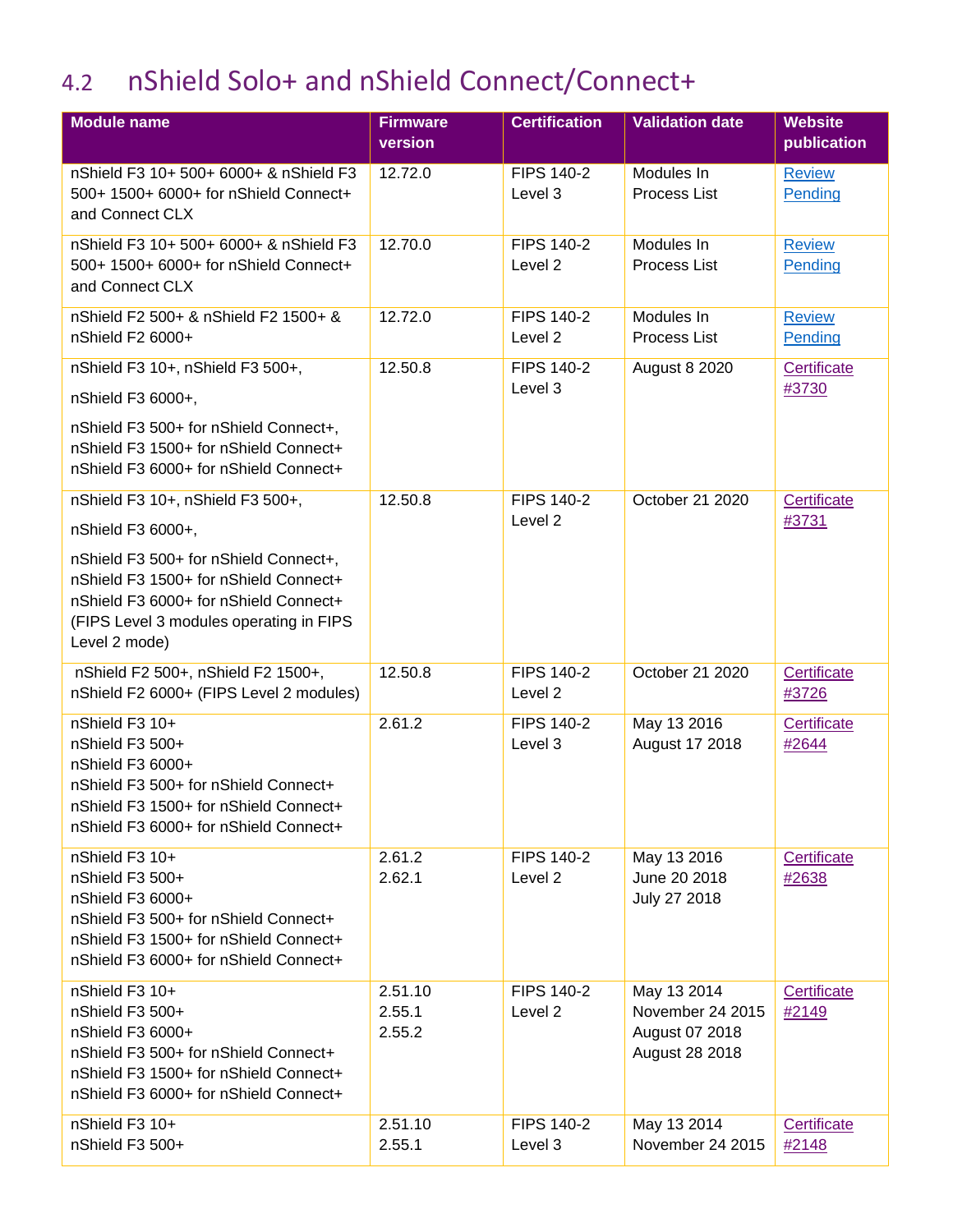| $n$ Shield F3 6000+<br>nShield F3 500+ for nShield Connect+<br>nShield F3 1500+ for nShield Connect+<br>nShield F3 6000+ for nShield Connect+ |         |                   |                  |             |
|-----------------------------------------------------------------------------------------------------------------------------------------------|---------|-------------------|------------------|-------------|
| nShield F2 500+                                                                                                                               | 2.61.2  | FIPS 140-2        | May 13 2016      | Certificate |
| nShield $F2$ 1500+                                                                                                                            | 2.62.1  | Level 2           |                  | #2643       |
| nShield $F26000+$                                                                                                                             |         |                   |                  |             |
| nShield $F2$ 500+                                                                                                                             | 2.51.10 | <b>FIPS 140-2</b> | April 03 2014    | Certificate |
| nShield $F2$ 1500+                                                                                                                            | 2.55.1  | Level 2           | June 05 2014     | #2121       |
| nShield $F26000+$                                                                                                                             | 2.55.2  |                   | November 24 2015 |             |
|                                                                                                                                               |         |                   | August 07 2018   |             |
|                                                                                                                                               |         |                   | August 28 2018   |             |
|                                                                                                                                               |         |                   |                  |             |

#### <span id="page-10-0"></span>4.3 nShield Edge, MiniHSM and Time Stamp Master Clock FIPS **Certification**

| <b>Module name</b>                                                                   | <b>Firmware</b><br>version              | <b>Certification</b>                    | <b>Validation date</b>                                               | <b>Website</b><br>publication |
|--------------------------------------------------------------------------------------|-----------------------------------------|-----------------------------------------|----------------------------------------------------------------------|-------------------------------|
| <b>MiniHSM</b><br>MiniHSM for nShield Edge F3                                        | 12.72.0                                 | <b>FIPS 140-2</b><br>Level 3            | <b>Modules In Process</b><br>List                                    | <b>Review</b><br>Pending      |
| <b>MiniHSM</b><br>MiniHSM for nShield Edge F2                                        | 12.72.0                                 | <b>FIPS 140-2</b><br>Level <sub>2</sub> | <b>Modules In Process</b><br>List                                    | <b>Review</b><br>Pending      |
| <b>MiniHSM</b><br>MiniHSM for nShield Edge F3<br>MiniHSM for Time Stamp Master Clock | 12.50.8                                 | <b>FIPS 140-2</b><br>Level 3            | October 20 2020                                                      | Certificate<br>#3727          |
| <b>MiniHSM</b><br>MiniHSM for nShield Edge F2<br>MiniHSM for Time Stamp Master Clock | 12.50.8                                 | <b>FIPS 140-2</b><br>Level <sub>2</sub> | September 08 2020                                                    | Certificate<br>#3707          |
| <b>MiniHSM</b><br>MiniHSM for nShield Edge F2<br>MiniHSM for Time Stamp Master Clock | 2.61.1<br>2.62.1                        | <b>FIPS 140-2</b><br>Level 2            | May 13 2016<br>July 24 2018                                          | Certificate<br>#2642          |
| <b>MiniHSM</b><br>MiniHSM for nShield Edge F3<br>MiniHSM for Time Stamp Master Clock | 2.61.1                                  | <b>FIPS 140-2</b><br>Level 3            | May 13 2016                                                          | Certificate<br>#2639          |
| <b>MiniHSM</b><br>MiniHSM for nShield Edge<br>MiniHSM for Time Stamp Master Clock    | 2.50.17<br>2.51.10<br>2.50.35<br>2.55.1 | <b>FIPS 140-2</b><br>Level <sub>2</sub> | June 25 2012<br>August 16 2013<br>October 25 2013<br>October 31 2015 | Certificate<br>#1744          |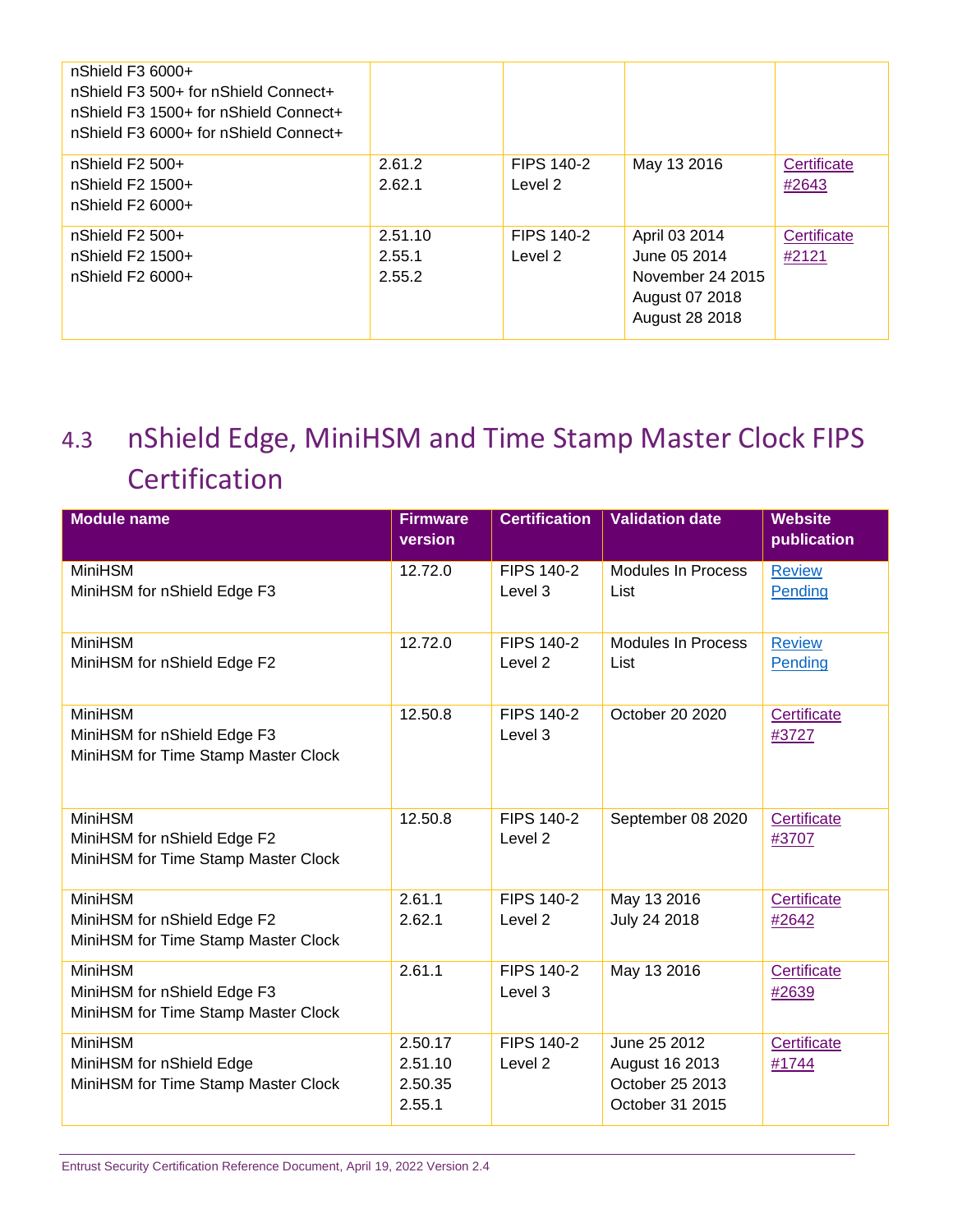| <b>MiniHSM</b>                      | 2.50.17 | FIPS 140-2 | June 25 2012    | Certificate |
|-------------------------------------|---------|------------|-----------------|-------------|
| MiniHSM for nShield Edge            | 2.51.10 | Level 3    | August 16 2013  | #1739       |
| MiniHSM for Time Stamp Master Clock | 2.50.35 |            | October 25 2013 |             |
|                                     | 2.55.1  |            | October 28 2015 |             |
|                                     |         |            |                 |             |

#### <span id="page-11-0"></span>4.4 nToken

| Module name | Firmware<br>version | <b>Certification</b>  | <b>Validation date</b>              | <b>Website</b><br>publication |
|-------------|---------------------|-----------------------|-------------------------------------|-------------------------------|
| nToken      | 2.51.10<br>2.55.1   | FIPS 140-2<br>Level 2 | December 21 2017                    | Certificate<br>#3086          |
| nToken      | 2.50.16<br>2.50.35  | FIPS 140-2<br>Level 2 | June 25 2012<br>November 24<br>2015 | Certificate<br>#1738          |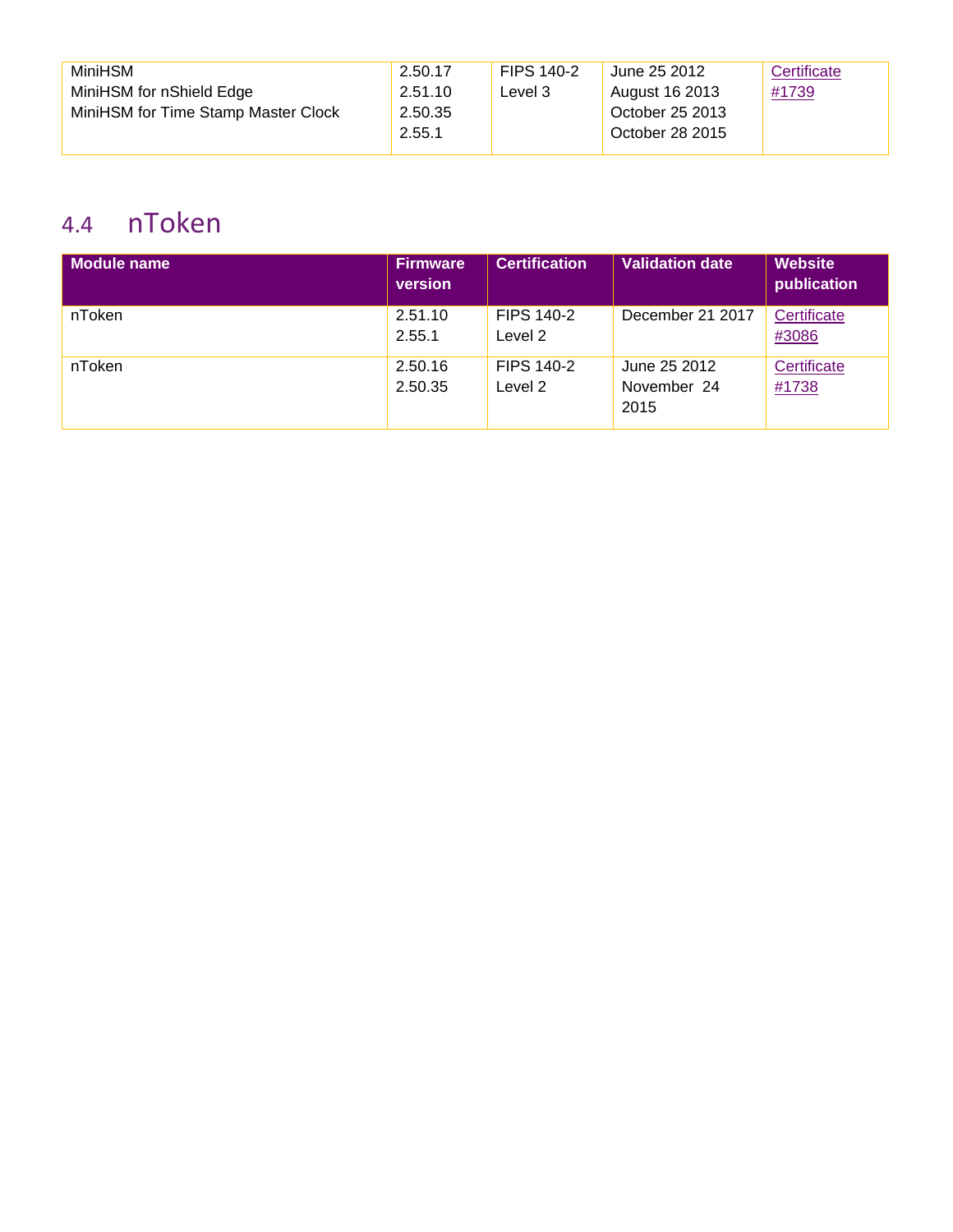### <span id="page-12-0"></span>5 KeyControl FIPS 140-2 Certifications

| <b>Module name</b>              | <b>Software</b><br>version | <b>Certification</b>         | <b>Validation date</b> | Website<br>publication |
|---------------------------------|----------------------------|------------------------------|------------------------|------------------------|
| KeyControl Cryptographic Module | 1.1                        | <b>FIPS 140-2</b><br>Level 1 | April 4 2022           | Certificate<br>#4191   |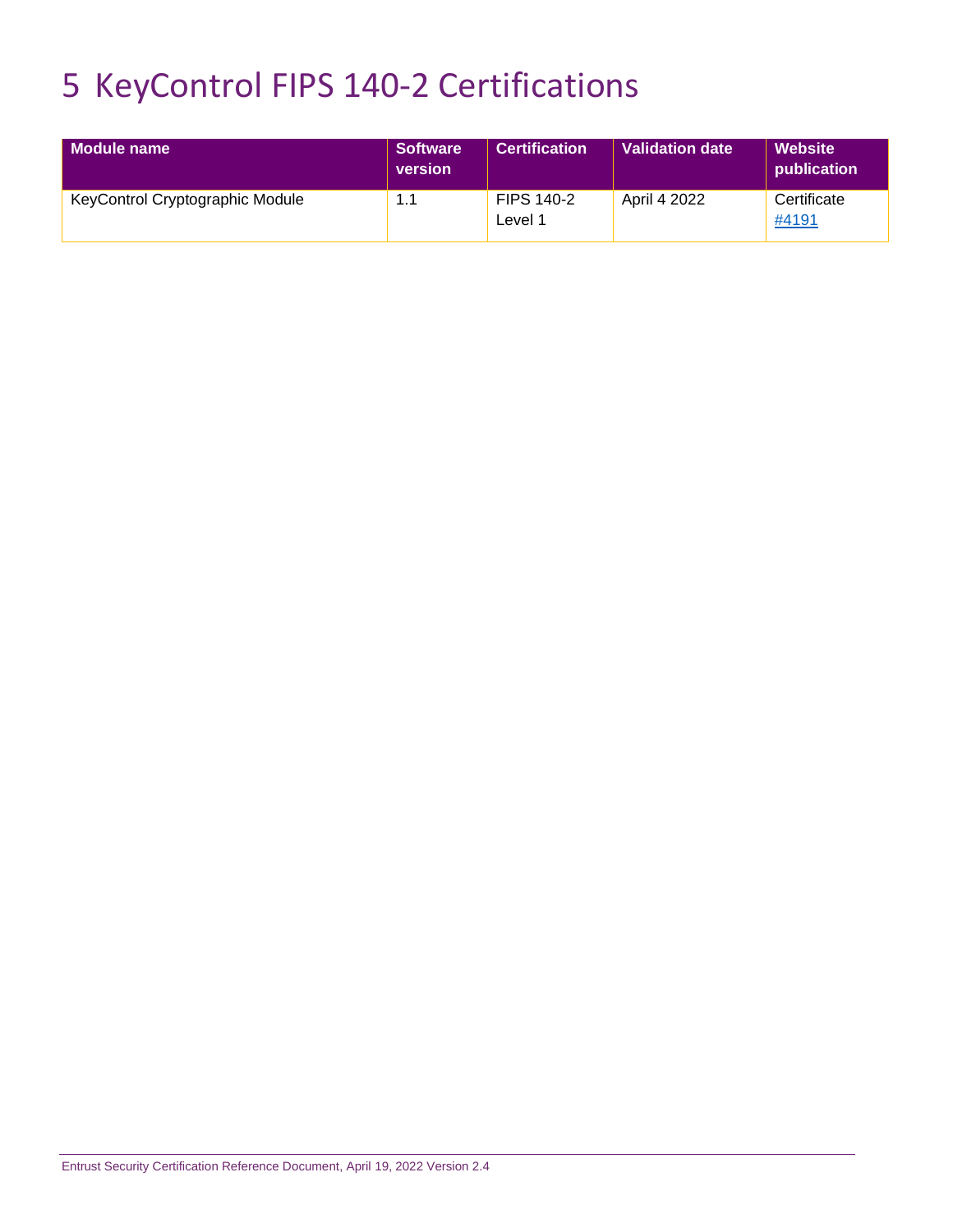### <span id="page-13-0"></span>6 Other certifications

### <span id="page-13-1"></span>6.1 nShield Remote Administration Smart Card FIPS **Certification**

| Module name                         | <b>Firmware version</b>                                                              | <b>Certification</b>         | Validation   Website<br>date | publication       |
|-------------------------------------|--------------------------------------------------------------------------------------|------------------------------|------------------------------|-------------------|
| nShield Remote Administration Token | Athena IDProtect<br>0501.5175.0001 with<br><b>Authentication Token</b><br>Applet 1.0 | <b>FIPS 140-2</b><br>Level 3 | October 6<br>2016            | Certificate #2764 |

#### <span id="page-13-2"></span>6.2 Brazilian ICP Listing

| Module name                                             | <b>Firmware version</b> | <b>Certification</b>                           | <b>Validation</b><br>date | <b>Website</b><br>publication |
|---------------------------------------------------------|-------------------------|------------------------------------------------|---------------------------|-------------------------------|
| nShield Solo XC (also applies to nShield<br>Connect XC) | 12.50.11                | <b>NCC</b><br>Certificações<br>do Brasil Ltda. | July 30 2020              | Certificate<br>#NCC 20.06472  |

### <span id="page-13-3"></span>6.3 Spanish Centro Criptológico Nacional (CCN) qualification ENS-Alto

| Module name                                             | <b>Firmware</b><br>version | <b>Certification</b>                                   | <b>Validation</b><br>date | <b>Website publication</b>                                                                                                                          |
|---------------------------------------------------------|----------------------------|--------------------------------------------------------|---------------------------|-----------------------------------------------------------------------------------------------------------------------------------------------------|
| nShield Solo XC (also applies<br>to nShield Connect XC) | 12.60.15                   | Qualification<br>by the<br>Spanish CCN<br>for ENS Alto | November<br>01 2021       | https://oc.ccn.cni.es/catalogo-<br>productos-stic/listado-<br>productos-cualificados/748-<br>nshield-solo-xc-hardware-<br>security-module-v12-60-15 |